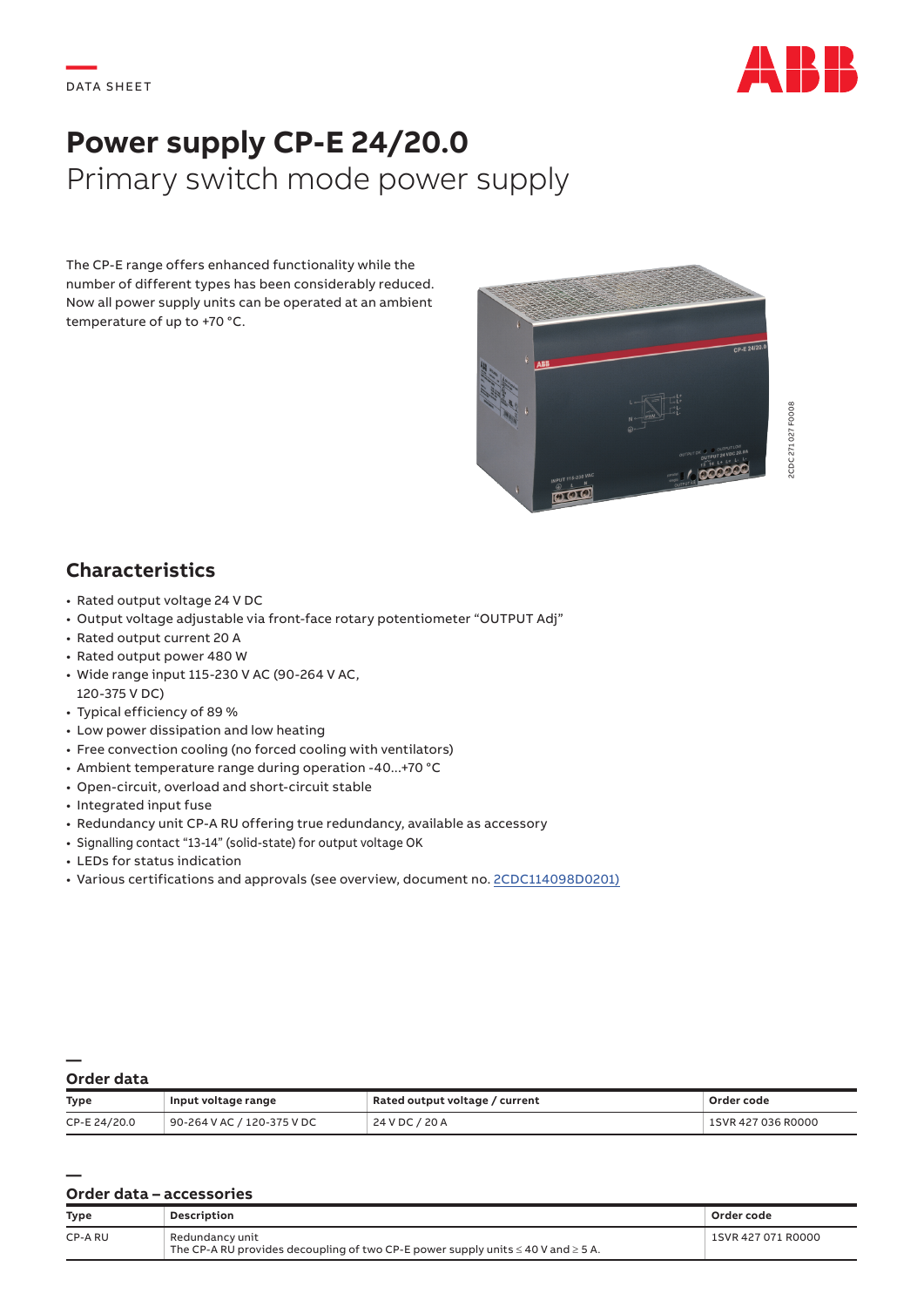

## **Application**

The primary switch mode power supply offers two voltage input ranges. This enables the supply with AC or DC. Furthermore it is equipped with two generous capacitors, which ensure mains buffering of at least 30 ms (at 230 V AC). That is why the devices can be used worldwide also in high fluctuating networks and battery-powered plants.

## **Operating mode**

By means of the potentiometer "OUTPUT Adj" the output voltage can be adjusted within a range of 22.5 to 28.5 V DC. Thus, the power supply can be optimally adapted to the application, e.g. compensating the voltage drop caused by a long line length.

The green LED "OUTPUT OK" is lightening during proper operation.

The red LED "OUTPUT LOW" is lightening when the output voltage is too low.

Switch "single/parallel" for selection of single or parallel operation.

Signalling contact 13-14 (max. 60 V DC / 0.3 A) is ON when the output voltage is more than 75 %.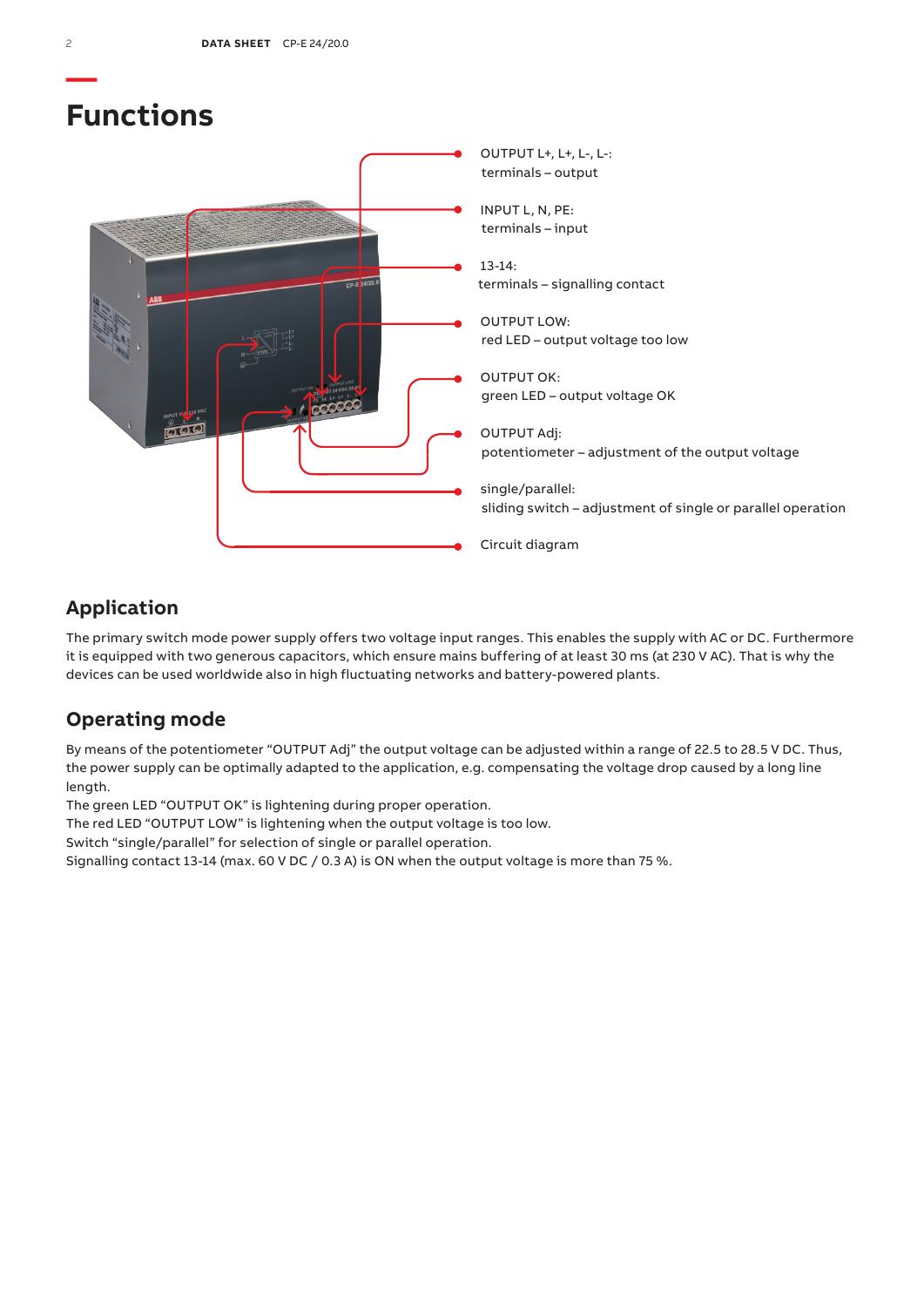# **Installation**

## **Mounting**

The switch mode power supply can be snapped on a DIN rail according to IEC/EN 60715 as shown in the accompanying picture. For that the device is set with its mounting rail slide on the upper edge of the mounting rail and locked by lifting it downwards.



## **Demounting**

Remove the switch mode power supply as shown in the accompanying picture. For that the latching lever is pulled downwards by means of the screwdriver. Alternatively you can press the unlock button to release the device. Then in both cases the device can be unhinged from the mounting rail edge and removed.



## **Mounting position**

The devices have to be mounted horizontally with the input terminals on the bottom. In order to ensure a sufficient convection, the minimum distance to other modules should not be less than 25 mm in vertical and horizontal direction.

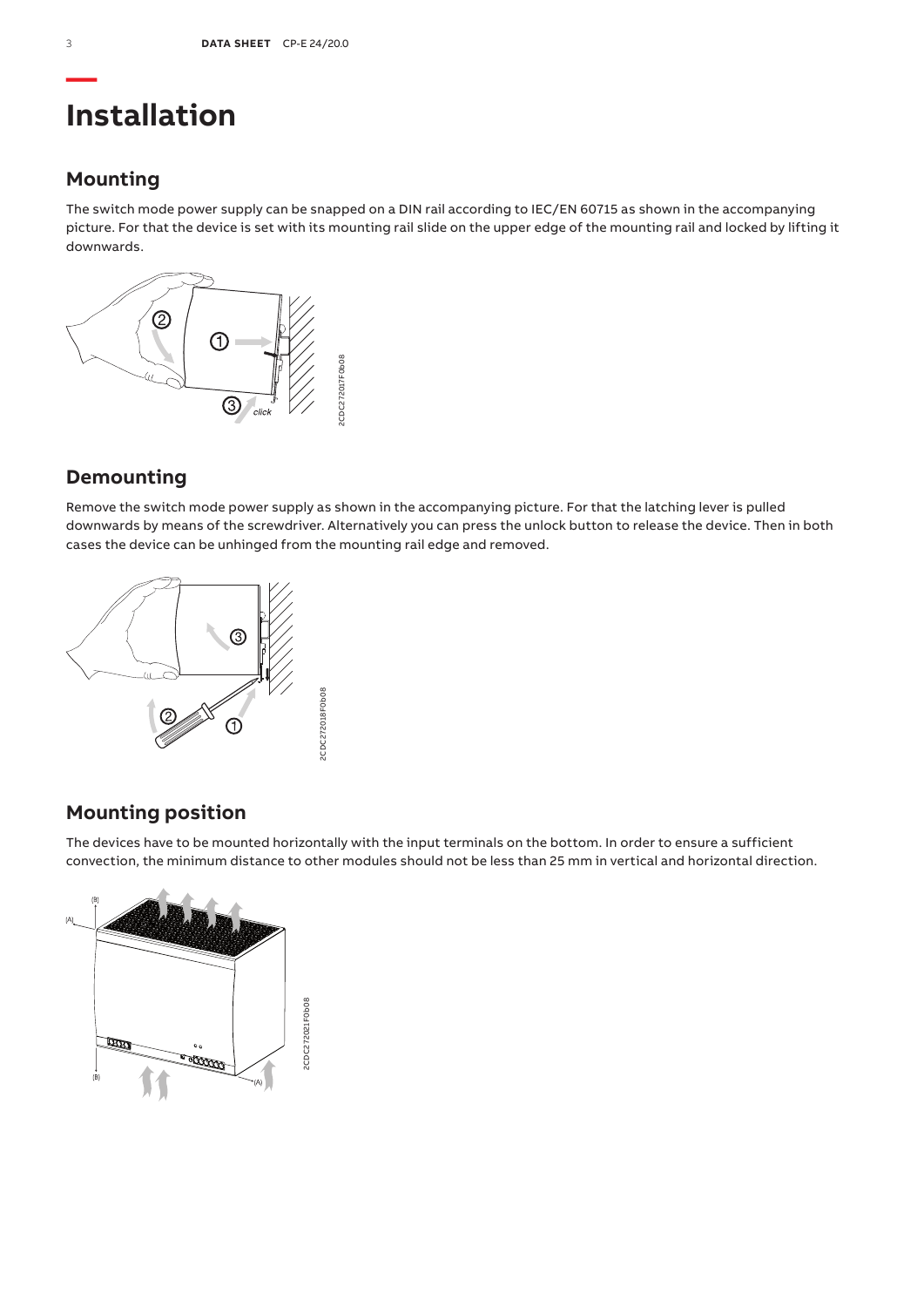# **Electrical connection**

Connect the input terminals L and N. The protective earth conductor PE must be connected. The installation must be executed acc. to EN 62368-1, provide a suitable disconnecting device (e. g. line protection switch) in the supply line. The input side is protected by an internal input fuse.

Rate the lines for the maximum output current (considering the short-circuit current) or provide a separate fuse protection. We recommend to choose the cable section as large as possible in order to minimize voltage drops. Observe the polarity. The device is overload, short-circuit and open-circuit proof. The secondary side of the power supply unit is electrically isolated from the input and internally not earthed (SELV) and can therefore be earthed by the user according to the needs with L+ or L- (PELV).

## **Connection diagram**

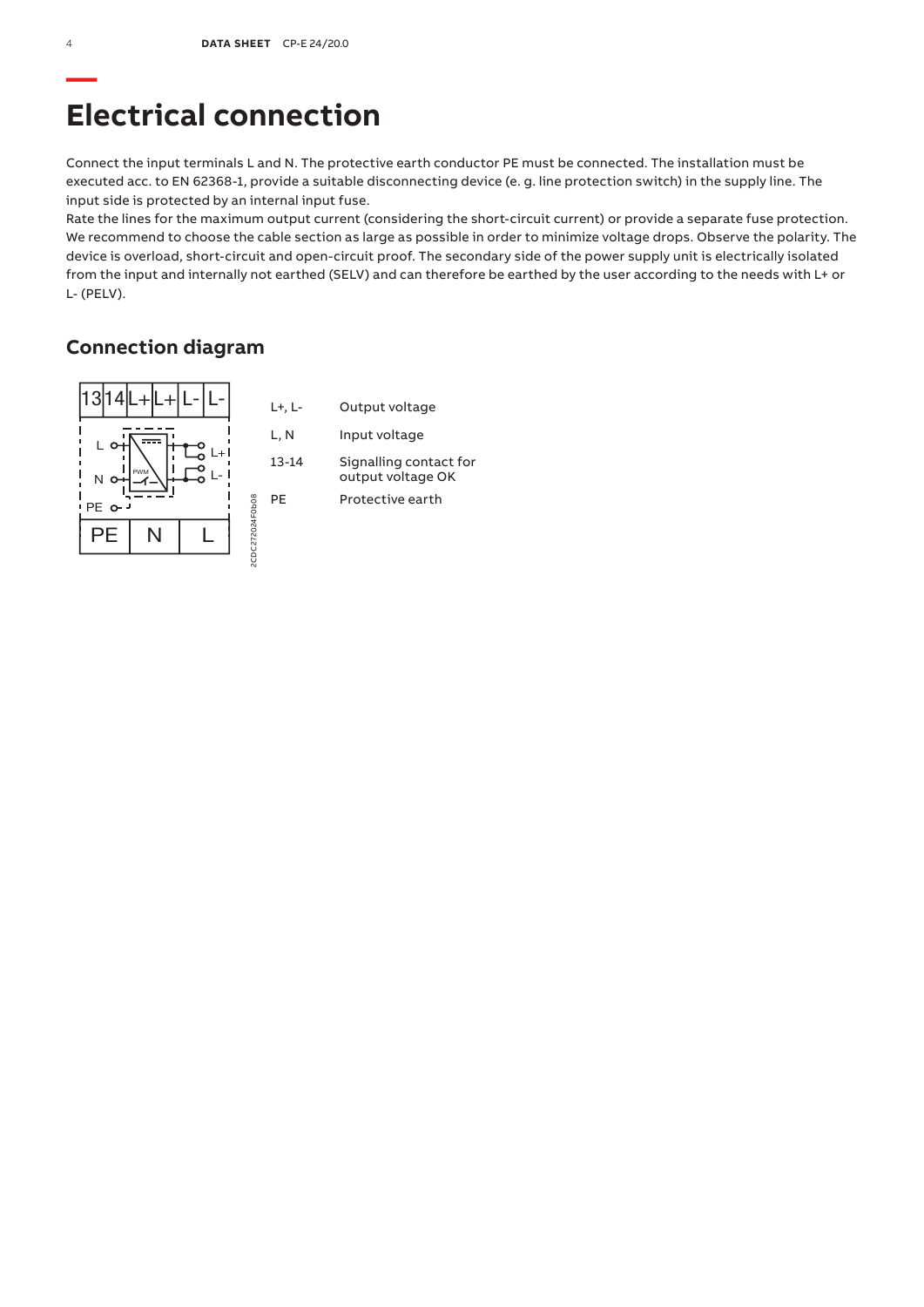# **— Safety instructions and warnings**



### **In operation pay attention to:**

- Do not modify the installation (primary and secondary side)! High current! Risk of electric arcs and electric shock (danger to life)!
	- Risk of burns: Depending on the operation conditions the housing can become hot.
- The device contains no user serviceable parts. In any case of device malfunction please send the unit back to manufacturer.

The device must be installed by qualified persons only and in accordance with the specific national regulations (e. g. VDE, etc.).

The CP-E power supplies are chassis-mounted units. It is maintenance-free and does not contain any integral setting elements and should therefore not be opened.



- Read the operating and installation instructions carefully and completely!
- Disconnect the system from the supply network and protect against switching on!



### **CAUTION**

Improper installation/operation may impair safety of personnel and cause operational difficulties or destruction of the unit.



### **WARNING**

### **Before start of operation the following must be ensured:**

- Connection to mains or DC supply according to the specific national regulations for class of protection I. Power supply cables and unit must be sufficiently fused. A disconnecting device has to be provided for the end product to disengage unit and supply cables from supply mains if required.
- Rate the output lines for the output current of the power supply and connect them with the correct polarity.
- In order to ensure sufficient convection the distance to the other devices has to be considered.



## **WARNING**

### **Danger to life!**

Never carry out work when voltage is present. The power supply contains components with high stored energy and circuits with high voltage! Do not introduce any objects into the unit and do not open the unit. With some units of this range the output is capable of providing hazardous energy. Ensure that the service personnel is protected against inadvertent contact with parts carrying energy. If the internal fuse is blown most probably the device is defect. In this case an examination of the device by the manufacturer is necessary.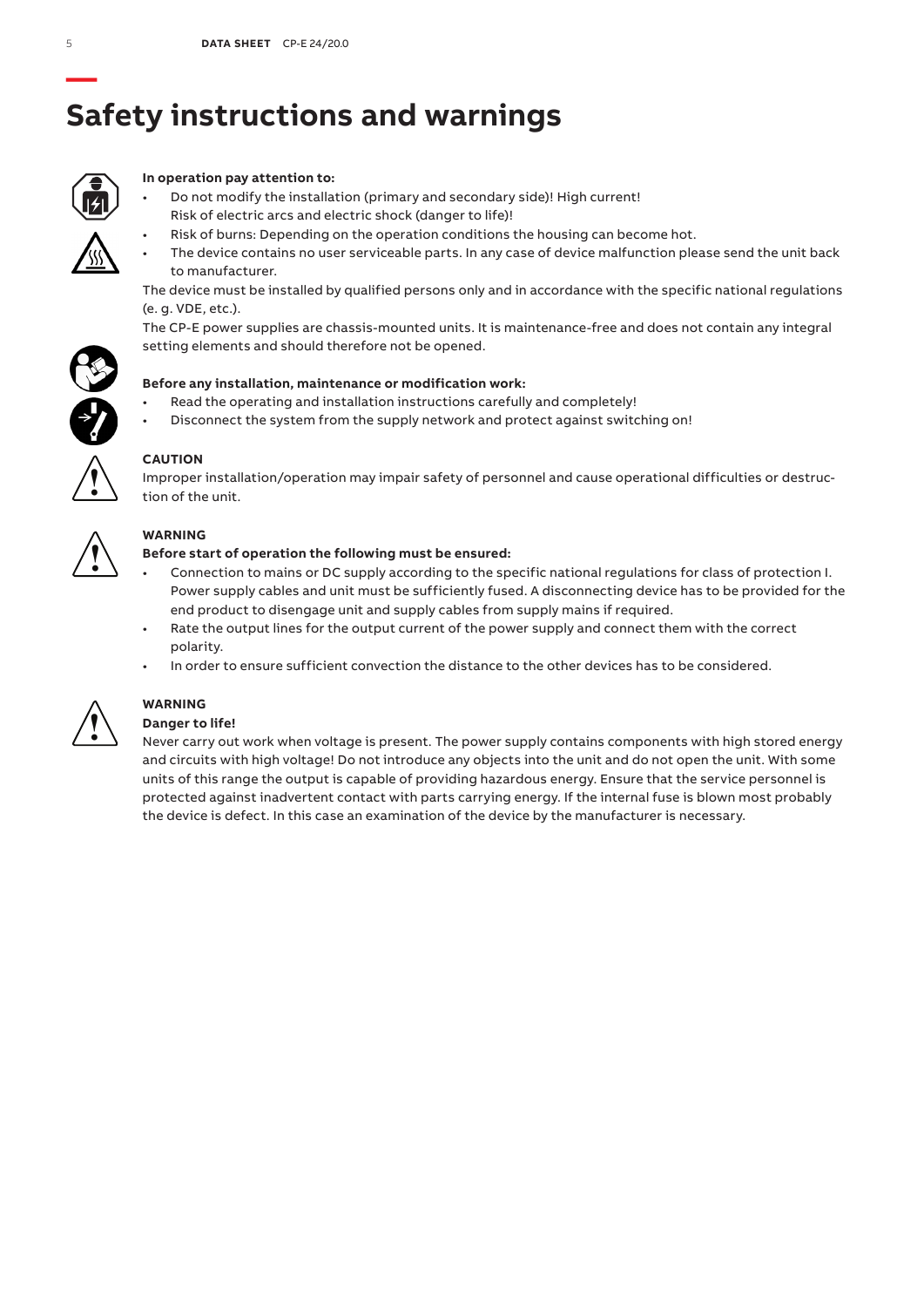# **Technical data**

Data at  $T_a$  = 25 °C, U<sub>in</sub> = 230 V AC and rated values, unless otherwise indicated

### **Input circuits**

| <b>Supply circuits</b>              |                |                                              |
|-------------------------------------|----------------|----------------------------------------------|
| Rated input voltage U <sub>in</sub> | L, N           | 115-230 V AC                                 |
| Input voltage range                 | AC             | 90-264 V                                     |
|                                     | DC             | 120-375V                                     |
| Frequency range                     | AC             | 47-63 Hz                                     |
| Typical input current               | at 115 V AC    | 4.9 A                                        |
|                                     | at 230 V AC    | 2.5A                                         |
| Typical power consumption           |                | 539 W                                        |
| Inrush current limiting             | at 115 V AC    | 25 A (max. 5 ms)                             |
|                                     | at 230 V AC    | 50 A (max. 5 ms)                             |
| Discharge current                   | input / output | 0.25mA                                       |
|                                     | input / $PE$   | 3.5 <sub>m</sub> A                           |
| Power failure buffering time        | at 115 V AC    | min. 25 ms                                   |
|                                     | at 230 V AC    | min. 30 ms                                   |
| Internal input fuse                 |                | 10 A slow-acting / 250 V AC                  |
| Power factor correction (PFC)       |                | yes, active, 115 V AC: 0.99 / 230 V AC: 0.97 |

#### **—**

**—**

### **User interface**

| Indication of operational states |                      |                           |
|----------------------------------|----------------------|---------------------------|
| Output voltage                   | OUTPUT OK: green LED | L: output voltage OK      |
|                                  | OUTPUT LOW: red LED  | L: output voltage too low |

#### **Output circuit**

| Rated output voltage                                    | L+, L+, L-, L-                                             | 24 V DC                                                                               |
|---------------------------------------------------------|------------------------------------------------------------|---------------------------------------------------------------------------------------|
| Tolerance of the output voltage                         |                                                            | $0+1$ %                                                                               |
| Adjustment range of the output voltage                  |                                                            | 22.5-28.5 V DC                                                                        |
| Rated output power                                      |                                                            | 480W                                                                                  |
| Rated output current I,                                 | $T_s \leq 55 °C$                                           | 20 A                                                                                  |
| Derating of the output current                          | 55 °C < T <sub>3</sub> $\leq$ 70 °C                        | $2.5\%$ /°C                                                                           |
| Signalling contact for output voltage OK 13-14          |                                                            | solid-state (max. 60 V DC, 0.3 A)                                                     |
| Minimum fuse rating to achieve short-circuit protection | $13 - 14$                                                  | $\geq$ 60 V DC, $\leq$ 0.3 A fast-acting                                              |
| Maximum deviation with                                  | load change statical                                       | ±1 % (single mode)<br>±5 % (parallel mode)                                            |
|                                                         | change of output voltage within the<br>input voltage range | ±0.5%                                                                                 |
| Control time                                            |                                                            | < 2 ms                                                                                |
| Starting time after applying                            | at I.                                                      | max.1s                                                                                |
| the supply voltage                                      | with 7000 µF                                               | max. 1.5 s                                                                            |
| Rise time                                               | at I.                                                      | max. 150 ms                                                                           |
|                                                         | with 7000 µF                                               | max. 500 ms                                                                           |
| Fall time                                               |                                                            | max. 150 ms                                                                           |
| $BW = 20 MHz$<br>Residual ripple and switching peaks    |                                                            | $100 \text{ mV}$                                                                      |
| Parallel connection                                     |                                                            | configurable, to increase power, up to 3 devices,<br>min. $0.1 I_r - max$ . $0.9 I_r$ |
| Series connection                                       |                                                            | yes, to increase voltage, max. 2 devices                                              |
| Resistance to reverse feed                              |                                                            | max. 35 V DC                                                                          |

**—**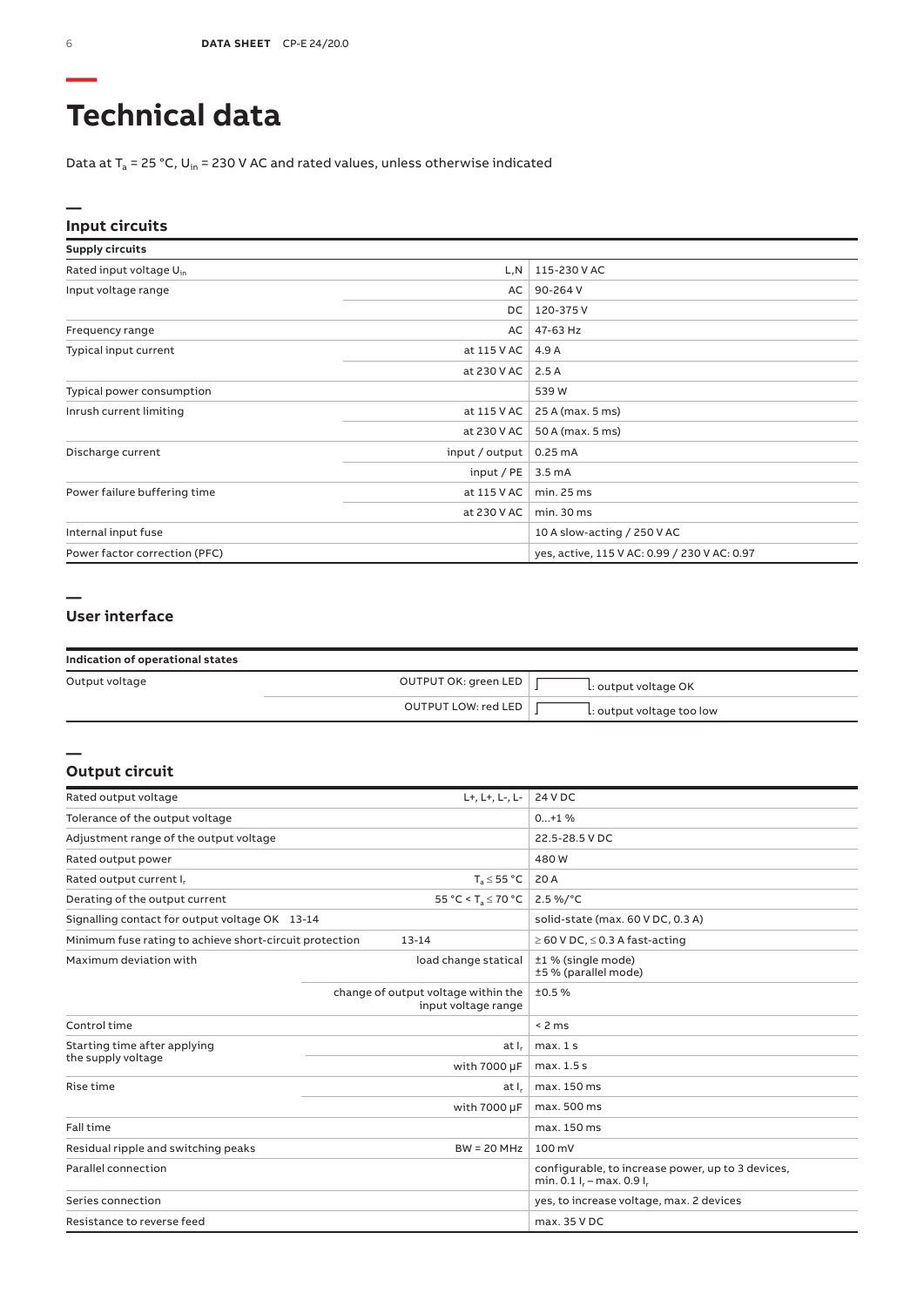#### **Output circuit – no-load, overload and short-circuit behaviour**

| Characteristic curve of output | U/I characteristic curve                |
|--------------------------------|-----------------------------------------|
| Short-circuit protection       | continuous short-circuit proof          |
| Short-circuit behaviour        | continuation with output power limiting |
| Overload protection            | output power limiting                   |
| No-load protection             | continuous no-load stability            |
| Starting of capacitive loads   | 7000 µF                                 |

#### **—**

#### **General data**

| Power dissipation                    |                       | typ. 63 W                                                             |
|--------------------------------------|-----------------------|-----------------------------------------------------------------------|
| Efficiency                           |                       | typ. 89 %                                                             |
| Duty time                            |                       | 100 %                                                                 |
| Dimensions ( $W \times H \times D$ ) |                       | 175 x 123.6 x 123.6 mm<br>$(6.89 \times 4.87 \times 4.87 \text{ in})$ |
| Weight                               |                       | 1.850 kg (4.079 lb)                                                   |
| Material of housing                  |                       | metal                                                                 |
| Mounting                             |                       | DIN rail (IEC/EN 60715), snap-on mounting without any tool            |
| Mounting position                    |                       | horizontal                                                            |
| Minimum distance to other units      | horizontal / vertical | 25 mm / 25 mm (0.98 in / 0.98 in)                                     |
| Degree of protection                 | housing / terminals   | IP20 / IP20                                                           |
| <b>Protection class</b>              |                       |                                                                       |

**—**

### **Electrical connection – input circuit / output circuit**

| Connecting capacity | fine-strand with wire end ferrule $\vert$ 0.2-4 mm <sup>2</sup> (24-11 AWG) |                                        |
|---------------------|-----------------------------------------------------------------------------|----------------------------------------|
|                     | fine-strand without wire end ferrule                                        |                                        |
|                     | rigid                                                                       | 0.2-6 mm <sup>2</sup> (24-10 AWG       |
| Stripping length    |                                                                             | 8 mm (0.31 in)                         |
| Tightening torque   |                                                                             | 1.0 Nm (9 lb.in) / 0.62 Nm (5.5 lb.in) |

#### **— Environmental data**

| Ambient temperature range                 |         | operation   -40+70 °C (-40+158 °F)                             |
|-------------------------------------------|---------|----------------------------------------------------------------|
|                                           |         | rated load   -40+55 °C (-40+131 °F)                            |
|                                           | storage | $-40+85 °C (-40+185 °F)$                                       |
| Damp heat                                 |         | 95 % RH, without condensation                                  |
| Vibration (sinusoidal) (IEC/EN 60068-2-6) |         | 10-500 Hz, 2 G, along X, Y, Z each axis, 60 min, for each axis |
| Shock (half-sine) (IEC/EN 60068-2-27)     |         | 15 G, 11 ms, 3 axis, 6 faces, 3 times for each face            |

#### **Isolation data**

| Rated insulation voltage U <sub>i</sub> | input / output $\vert$ 3 kV AC            |                                     |
|-----------------------------------------|-------------------------------------------|-------------------------------------|
|                                         | input / $PE$   1.5 kV AC                  |                                     |
|                                         |                                           | output / PE   0.5 kV AC; 0.71 kV DC |
|                                         | signalling contact / PE $\vert$ 0.5 kV DC |                                     |
| Pollution degree                        |                                           |                                     |
| Overvoltage category                    |                                           | $\mathbf{H}$                        |

#### **—**

**—**

### **Standards / Directives**

| Standards              | IEC/EN 62368-1     |
|------------------------|--------------------|
| Low Voltage Directive  | 2014/35/EU         |
| Protective low voltage | SELV (IEC 60950-1) |
| <b>EMC Directive</b>   | 2014/30/EU         |
| <b>RoHS Directive</b>  | 2011/65/EU         |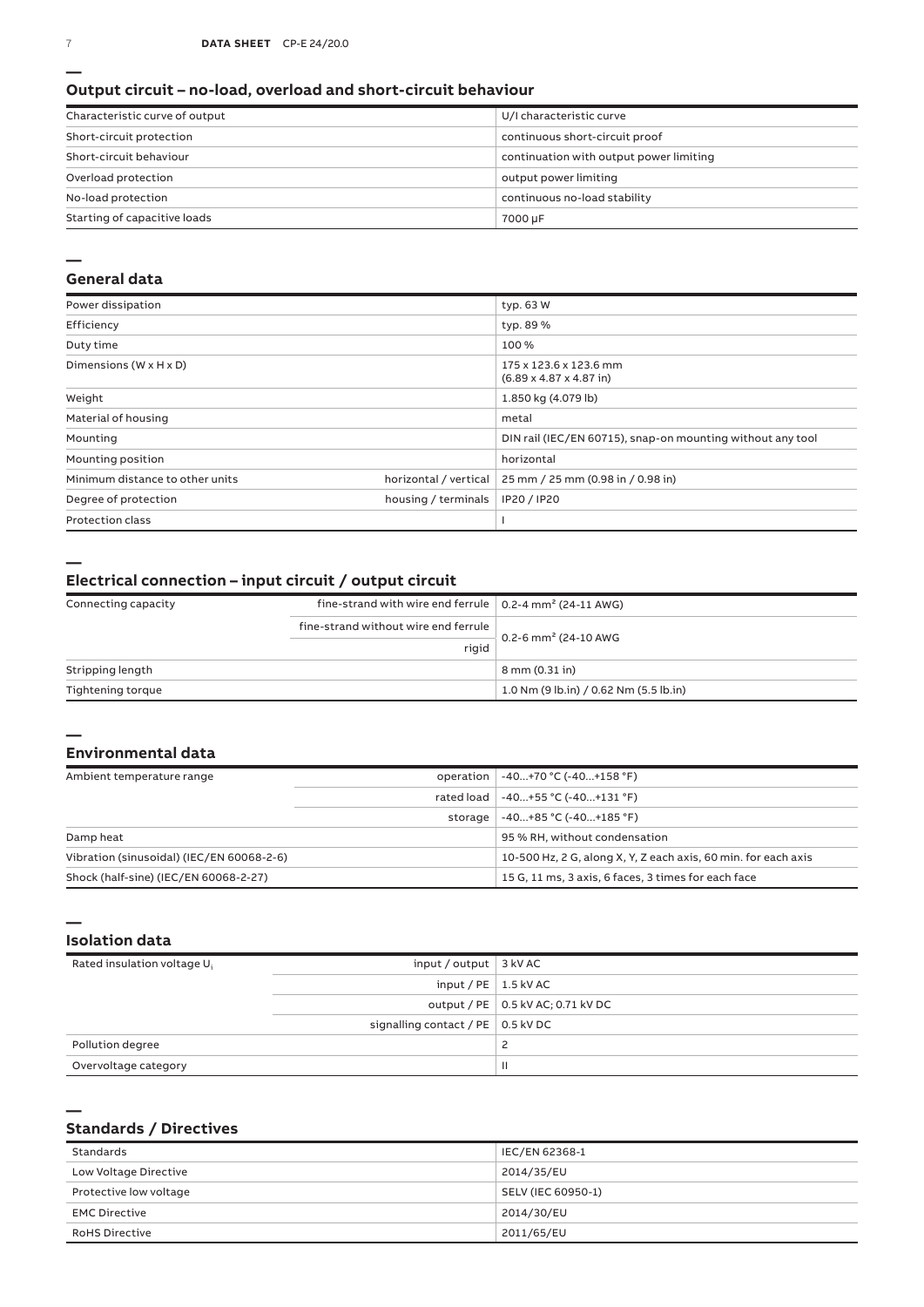#### **Electromagnetic compatibility**

| Interference immunity to                                     |                        | IEC/EN 61000-6-2                                                |
|--------------------------------------------------------------|------------------------|-----------------------------------------------------------------|
| electrostatic discharge                                      | IEC/EN 61000-4-2       | Level 4 (air discharge 15 kV / contact discharge 8 kV)          |
| radiated, radio-frequency,<br>electromagnetic field          | IEC/EN 61000-4-3       | Level 3 (10 V/m)                                                |
| electrical fast transient / burst                            | IEC/EN 61000-4-4       | Level 4 (4 kV / 2.5 kHz)                                        |
| surge                                                        | IEC/EN 61000-4-5       | L-L Level 3 (2 kV) / L-PE Level 4 (4 kV)                        |
| conducted disturbances, induced by<br>radio-frequency fields | IEC/EN 61000-4-6       | Level 3 (10 V)                                                  |
| power frequency magnetic fields                              | IEC/EN 61000-4-8       | Level 4 (30 A/m)                                                |
| voltage dips, short interruptions<br>and voltage variations  | IEC/EN 61000-4-11      | dip: >95 % 10 ms / >30 % 500 ms<br>interruptions: >95 % 5000 ms |
| Interference emission                                        |                        | IEC/EN 61000-6-3                                                |
| high-frequency radiated                                      | IEC/CISPR 22, EN 55022 | Class B                                                         |
| high-frequency conducted                                     | IEC/CISPR 22, EN 55022 | Class B                                                         |
| limits for harmonic current emissions                        | IEC/EN 61000-3-2       | Class D                                                         |

# **Technical diagrams**

## **Output behaviour**



**Characteristic curve of output at Ta = 25 °C**

The switch mode power supply CP‑E 24/20.0 is able to supply at 24 V DC output voltage and

• at an ambient temperature of:

≤ 60 °C a continuous output current of approx. 20 A

• at ambient temperatures of:

60 °C <  $T_a \le 70$  °C the output power has to be reduced by 2.5 % per °C temperature increase.

If the switch mode power supply is loaded with an output current > 20 A, the operating point is passing through the U/I characteristic curve shown.

**—**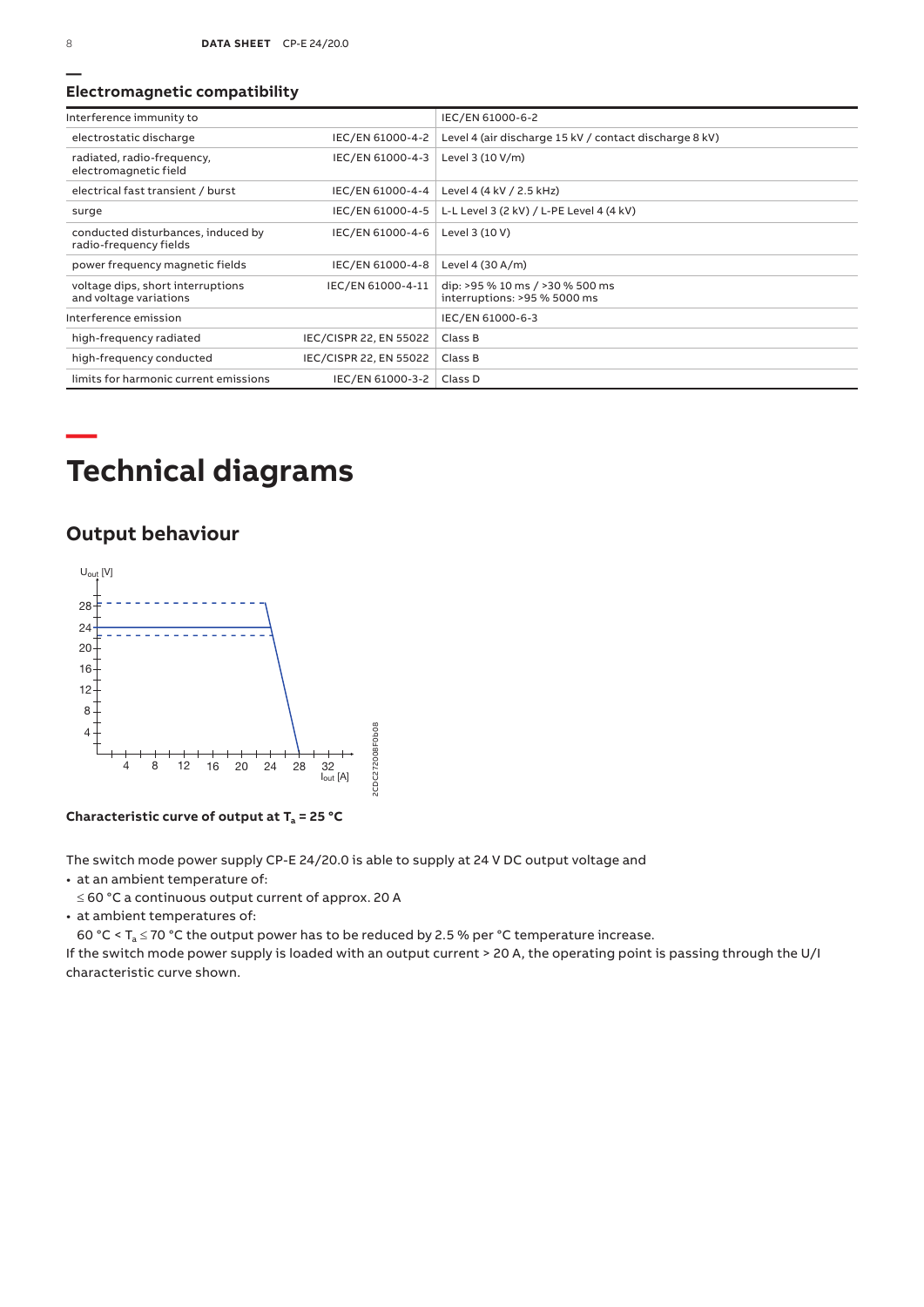## **Temperature behaviour**



**Characteristic curve of temperature at rated load**

# **— Dimensions**

in mm [inches]





## **Dimensions accessories**

in mm [inches]



**CP-A RU**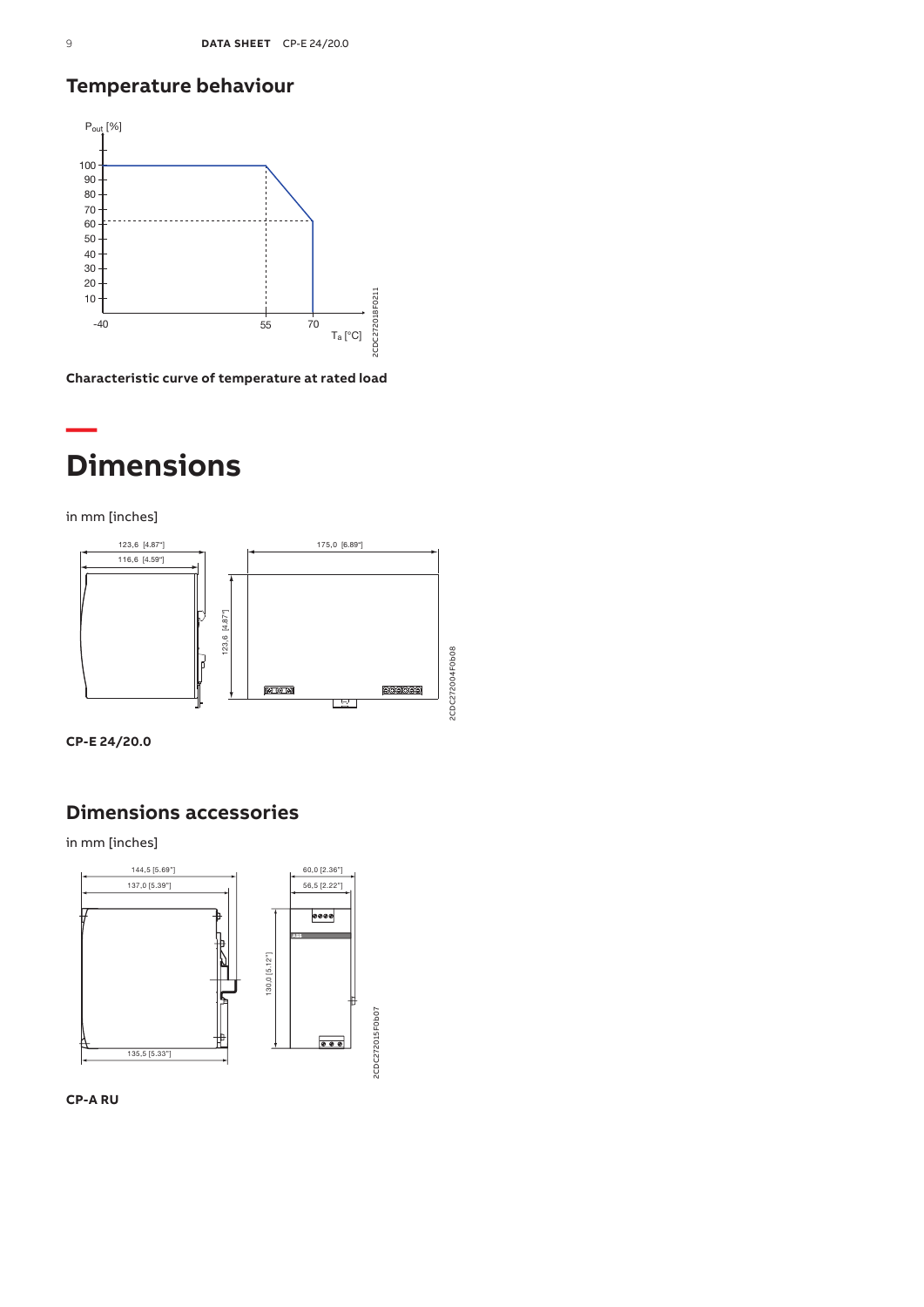# **Further documentation**

| Document title                 | Document type       | Document number    |
|--------------------------------|---------------------|--------------------|
| Electronic Products and Relays | Technical cataloque | 2CDC 110 004 C02xx |
| Power Supply Units             | Application manual  | 2CDC 114 048 M020x |
| Redundancy unit CP-A RU        | Data sheet          | 2CDC 114 036 D0202 |

You can find the documentation on the internet at www.abb.com/lowvoltage -> Automation, control and protection -> Power supplies.

# **— CAD system files**

You can find the CAD files for CAD systems at http://abb-control-products.partcommunity.com -> Low Voltage Products & Systems -> Control Products -> Power Supplies.